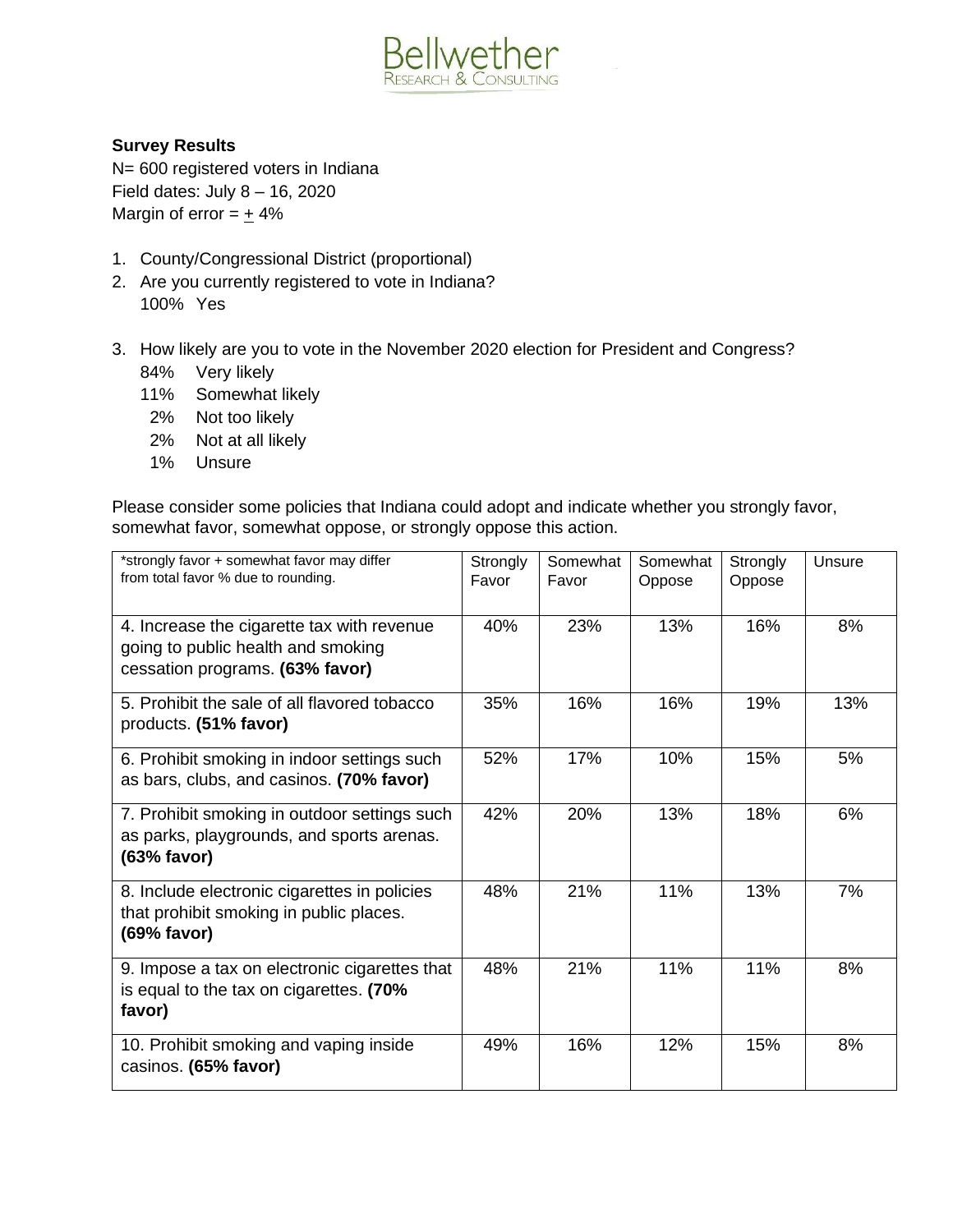You may know that Indiana has 15 casinos.

- 11. How often do you visit a casino in Indiana?
	- 30% I have never been to a casino in Indiana
	- 25% I have been once to a casino in Indiana
	- 31% I go a few times a year to a casino in Indiana
	- 8% I go every few months to a casino in Indiana
	- 6% I go once a month or more to a casino in Indiana
- 12. How important do you consider casinos for the state's economy?
	- 26% Very important
	- 48% Somewhat important
	- 19% Not too important
	- 7% Not at all important
- 13. If smoking were prohibited inside casinos, would that make you…
	- 38% more likely to visit
	- 18% less likely to visit
	- 45% have no impact on whether you visit or not

Please indicate whether you strongly agree, somewhat agree, somewhat disagree or strongly disagree with each of the following statements.

| *strongly agree + somewhat agree may differ<br>from total agree % due to rounding.                                 | Strongly<br>Agree | Somewhat<br>Agree | Somewhat<br>Disagree | Strongly<br><b>Disagree</b> | Unsure |
|--------------------------------------------------------------------------------------------------------------------|-------------------|-------------------|----------------------|-----------------------------|--------|
| 14. If smoking were prohibited in casinos, it<br>would be a more pleasant experience for<br>customers. (71% agree) | 46%               | 25%               | 11%                  | 7%                          | 11%    |
| 15. Casinos would attract more customers<br>if they provided a smoke-free environment.<br>(59% agree)              | 31%               | 27%               | 17%                  | 8%                          | 17%    |
| 16. Casinos that prohibit smoking are<br>cleaner and safer for customers and<br>workers. (79% agree)               | 52%               | 27%               | 9%                   | 4%                          | 8%     |
| 17. Casino workers should not have to be<br>exposed to second-hand smoke during<br>work. (79% agree)               | 52%               | 27%               | 7%                   | 5%                          | 8%     |
| 18. No one should have to choose between<br>exposure to second-hand smoke and a<br>paycheck. (77% agree)           | 54%               | 23%               | 9%                   | 5%                          | 8%     |
| 19. Indiana's casinos should be smoke-free<br>like neighboring states. (65% agree)                                 | 45%               | 20%               | 13%                  | 12%                         | 10%    |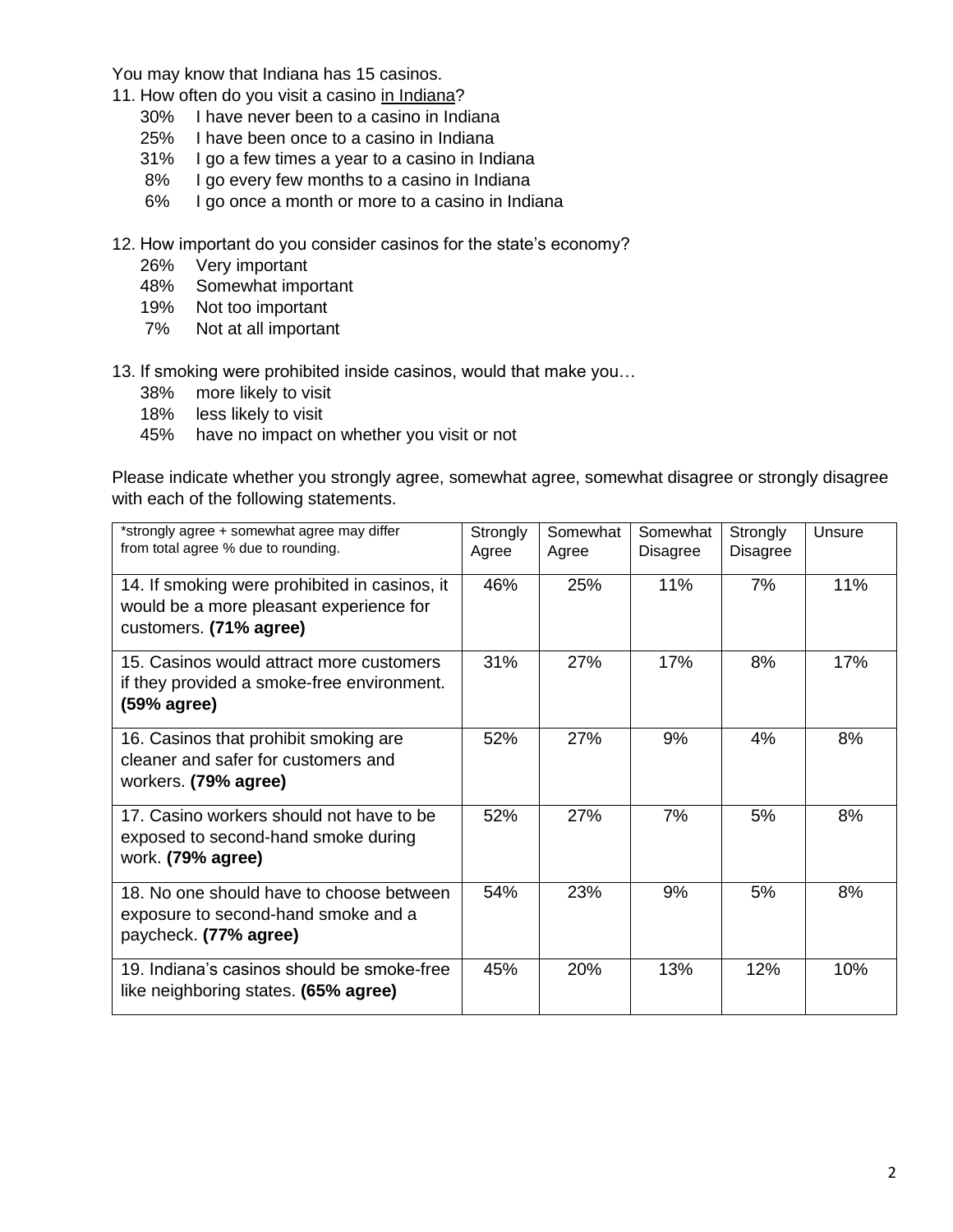|                                                                                                                                                   | Strongly<br>Agree | Somewhat<br>Agree | Somewhat<br><b>Disagree</b> | Strongly<br><b>Disagree</b> | Unsure |
|---------------------------------------------------------------------------------------------------------------------------------------------------|-------------------|-------------------|-----------------------------|-----------------------------|--------|
| 20. Casinos should design properties with<br>easily accessible outdoor smoking areas.<br>(80% agree)                                              | 48%               | 32%               | 7%                          | 5%                          | 8%     |
| 21. Casinos should prioritize the health and<br>safety of customers and workers over<br>profits. (79% agree)                                      | 52%               | 27%               | 8%                          | 4%                          | 9%     |
| 22. Forcing casinos to be smoke-free will<br>hurt their business and cause them to lose<br>customers. (49% agree)                                 | 18%               | 31%               | 17%                         | 17%                         | 16%    |
| 23. There should be a state law requiring all<br>casinos to be smoke free. (59% agree)                                                            | 37%               | 21%               | 13%                         | 16%                         | 13%    |
| 24. Each casino should be free to decide<br>whether or not to allow smoking.<br>(54% agree)                                                       | 27%               | 27%               | 14%                         | 21%                         | 12%    |
| 25. As a customer, I should have the option<br>to go to a casino that allows smoking.<br>(50% agree)                                              | 25%               | 25%               | 16%                         | 21%                         | 13%    |
| 26. If casinos in neighboring states prohibit<br>smoking, allowing smoking in Indiana<br>casinos could be a competitive advantage.<br>(54% agree) | 22%               | 32%               | 17%                         | 14%                         | 15%    |

- 27. When it comes to making decisions about where to go to eat, relax or have a drink, do you avoid places that allow smoking…
	- 41% All of the time
	- 23% Some of the time
	- 25% It is not a consideration
	- 10% It depends
- 28. How much of a health hazard do you consider secondhand smoke to be?
	- 55% A Serious health hazard
	- 28% A Moderate health hazard
	- 13% A Minor health hazard
	- 4% Not a health hazard

In conclusion, please answer a few demographic and behavioral questions.

- 29. What is your gender?
	- 48% Male
	- 52% Female
	- Other/non-binary